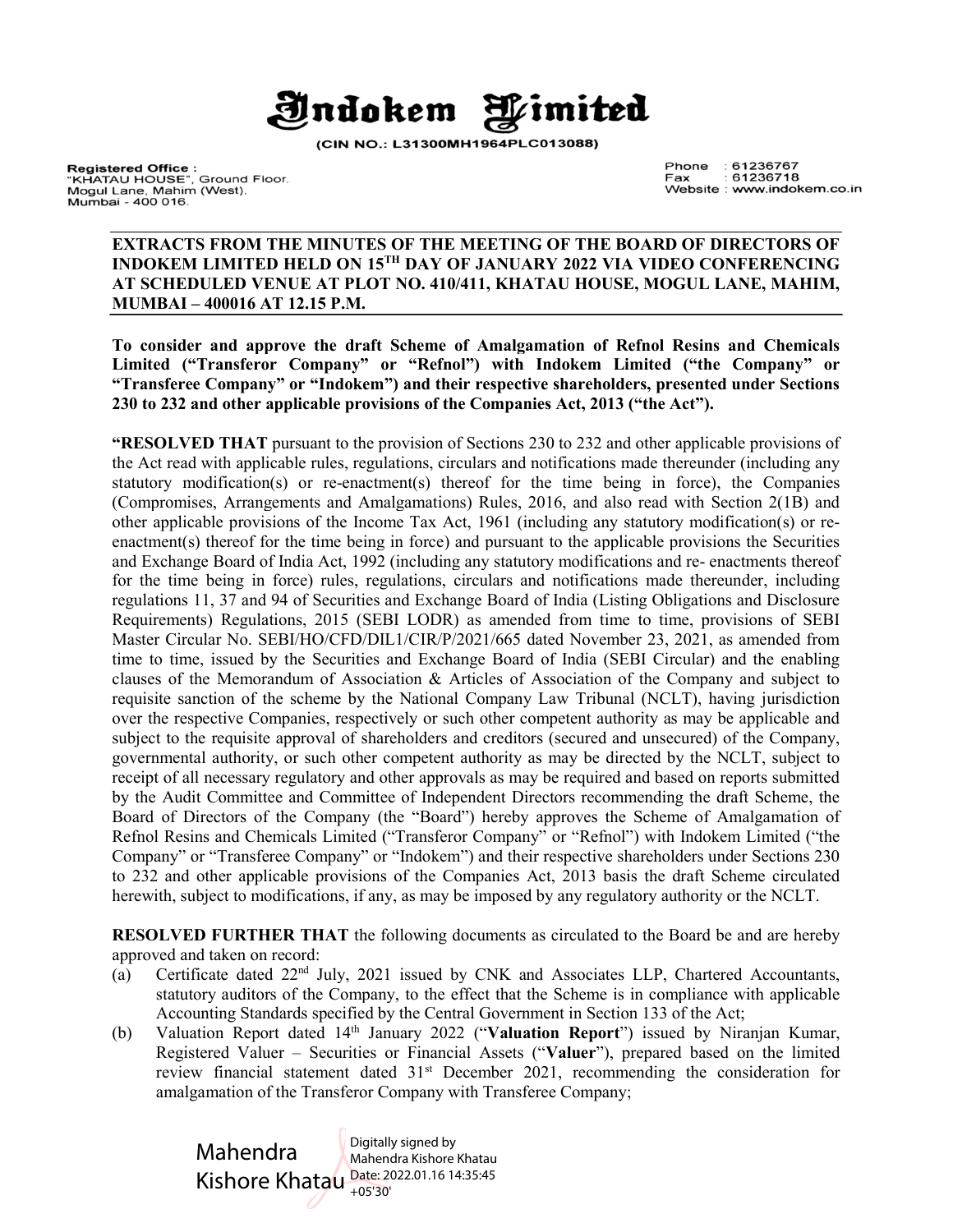### **Indokem** Wimited

(CIN NO.: L31300MH1964PLC013088)

**Registered Office :**<br>"KHATAU HOUSE", Ground Floor.<br>Mogul Lane, Mahim (West). Mumbai - 400 016.

Phone  $:61236767$  $: 61236718$ Fax Website : www.indokem.co.in

- (c) Fairness Opinion dated  $14<sup>th</sup>$  January 2022 ("Fairness Opinion") issued by Kunvarii Finstock Private Limited providing a fairness opinion on the consideration for amalgamation of the Transferor Company with Transferee Company recommended by the Valuer in Valuation report dated 14<sup>th</sup> January 2022;
- (d) Report of the Audit Committee dated  $15<sup>th</sup>$  January 2022 recommending the Scheme, taking into consideration, inter alia, the aforesaid Valuation Report, Fairness Opinion and Certificate from Statutory Auditor; and
- (e) Report of the Committee of Independent Directors dated  $15<sup>th</sup>$  January 2022 recommending the Scheme, taking into consideration, *inter alia*, that the Scheme is not detrimental to the shareholders of the Company.

### RESOLVED FURTHER THAT

- (a) The Appointed Date for the Scheme shall be  $1<sup>st</sup>$  April 2021 or such other date as may be approved by the NCLT; and
- (b) BSE Limited would be the Designated Stock Exchange for purpose of coordinating with Securities and Exchange Board of India and matters connected therewith.

RESOLVED FURTHER THAT based on the Valuation Report by Niranjan Kumar, Registered Valuer – Securities or Financial Assets, the Board hereby accepts and approves the following revised share exchange ratio for the proposed scheme:

"1,153 (One Thousand One Hundred and Fifty-Three) Equity share in Transferee Company of the face value of Rs. 10/- (Rupees Ten only) each, credited as fully paid-up for every 1,000 (One Thousand) Equity shares of Rs. 10/- (Rupees Ten only) fully paid-up held in Transferor Company".

RESOLVED FURTHER THAT the draft report of the Board explaining the effect of the Scheme on each class of shareholders, key managerial personnel, promoters and non-promoter shareholders laying out in particular the Share Entitlement Ratio Report and specifying the valuation difficulties, if any, as required to be annexed to the notice and explanatory statement as per section 232(2)(c) of Companies Act 2013, submitted before the meeting, duly initialed by the Company Secretary for the purpose of identification, be and is hereby adopted.

RESOLVED FURTHER THAT the Committee of Directors, for the purpose of giving effect to this resolution, be and are hereby authorized to make such alterations and/or changes in the Scheme as may be expedient or necessary for satisfying the requirement or conditions imposed by NCLT, shareholders or any regulatory authority provided prior approval of Board of Directors shall be obtained for making any material changes in the said Scheme as approved in the Board Meeting.

RESOLVED FURTHER THAT Mr. Mahendra Khatau, Chairman and Managing Director, Mr. Manish Khatau, Executive Director, Ms. Rupal Parikh, Chief Financial Officer, and / or Mr. Rajesh Pisal, Company Secretary and Compliance Officer, be and are hereby severally authorised to do all such acts, matters, deeds and things as may be necessary or desirable including any directions for settling any question or doubt or difficulty whatsoever that may arise, for the purpose of giving effect to the proposed Scheme as placed before the meeting or to any amendment, modification, correction and re-submission thereof, in consultation with the Company's advocates, and specifically:

Mahendra Kishore Khatau

Digitally signed by Mahendra Kishore Khatau Date: 2022.01.16 14:36:28 +05'30'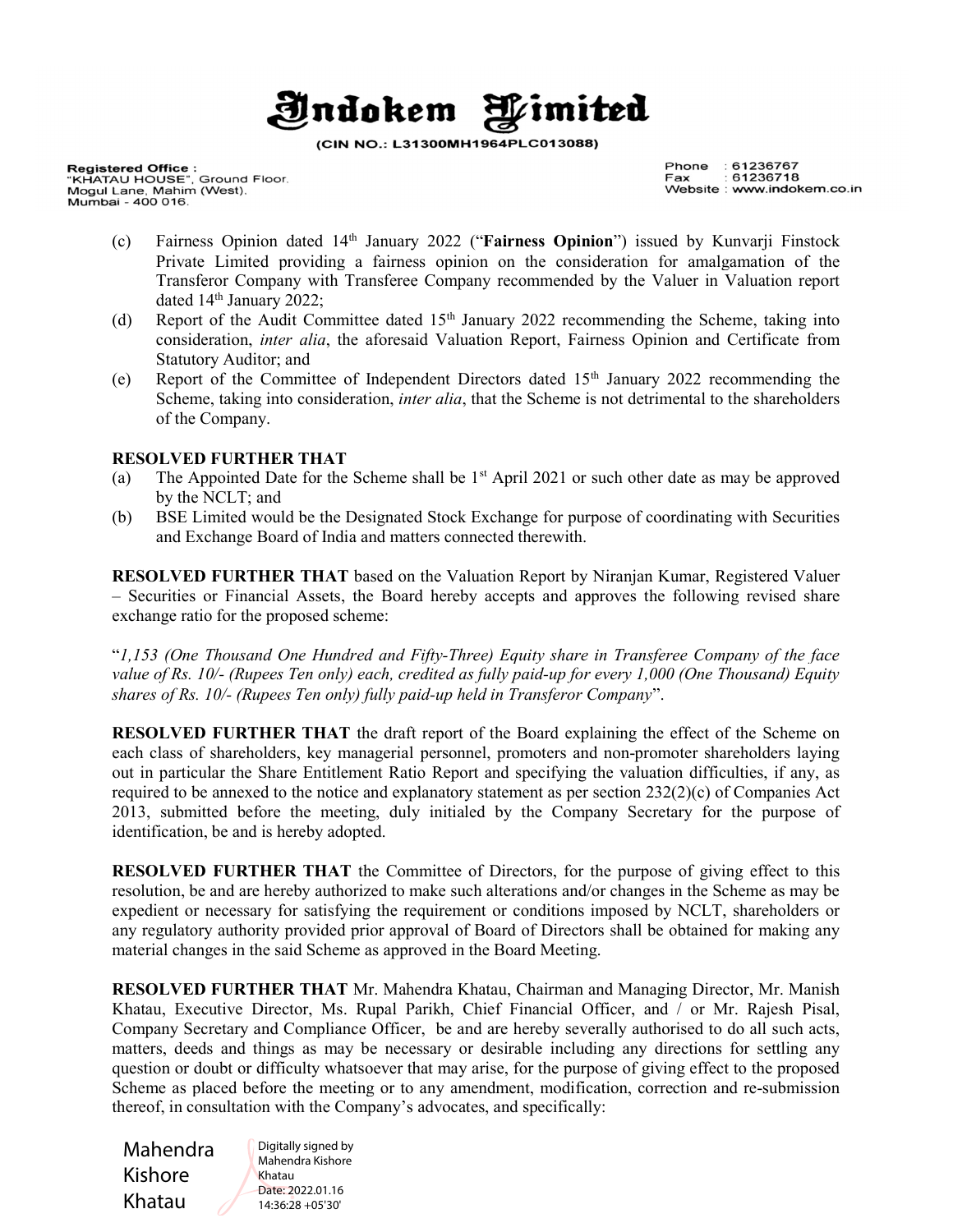## Wimited **Indokem**

(CIN NO.: L31300MH1964PLC013088)

**Registered Office :**<br>"KHATAU HOUSE", Ground Floor.<br>Mogul Lane, Mahim (West). Mumbai - 400 016.

Phone  $:61236767$  $: 61236718$ Fax Website : www.indokem.co.in

- (a) To file scheme and/or any other information / details with the Central / State Government(s) or anybody, authority or agency and to obtain sanction or approval to any provisions of the Scheme or for giving effect thereto;
- (b) Filing of applications / affidavits, as may be applicable, with the NCLT or such other competent authority(ies) seeking directions as to convening/ asking for dispensation of the meetings of the shareholders and/or creditors and/or such other classes as may be concerned with the said Scheme of the Company as may considered necessary, to give effect to the Scheme;
- (c) Convening and conducting of shareholders / creditors meetings as may be directed by the NCLT;
- (d) Finalizing draft of the scheme and making any alterations or modifications or amendments to the Scheme to comply with any conditions or limitations the NCLT or any other statutory authority(ies) may deem fit to direct or impose or for any other reason which may otherwise be considered necessary, desirable or appropriate including solving all difficulties that may arise for carrying out the Scheme and do all acts, deeds and things necessary for putting the Scheme into effect or make any modifications/ amendments to the Scheme in pursuance to change in law or otherwise, provided that no alteration which amounts to a material change shall be made to the substance of the Scheme except with the prior approval of the Board of Directors;
- (e) To verify, sign, deal, swear, affirm, declare, deliver, execute, make, enter into, acknowledge, undertake, record all, inter-alia, deeds, advertisements, announcements, disclosures, declarations, instruments, vakalatnamas, applications (including for holding / dispensation of shareholders' and creditor meetings), petitions, affidavits, objections, notices and writings whatsoever as may be usual, necessary, proper or expedient under the applicable laws / regulations, including regulations prescribed by Companies Act 2013 in relation to the aforesaid matter and to represent the Company in all correspondences, matters and proceedings of any nature whatsoever in relation to the above;
- (f) Filing of petitions, if required, for confirmation and sanction of the Scheme by the NCLT or such other competent authority(ies);
- (g) Engaging and instructing advocates, chartered accountants or consultants and if considered necessary, also engage services of counsel(s), other concerned authority(ies), declare and file all pleadings, reports, and sign and issue public advertisements and notices;
- (h) Obtaining approval from and represent before Registrar of Companies, Ministry of Corporate Affairs, Regional Director, Income Tax authorities and such other authorities and parties including the shareholders as may be considered necessary;
- (i) Signing and executing request letters/ no objection/ sanction letters for obtaining the necessary no objection/ sanction letters for dispensation of the meeting(s) of the shareholders and/or creditors of the Company for approving the Scheme and thereafter submitting the same on receipt thereof to the NCLT or any other appropriate authority, as may be required;
- (j) Signing and executing request letters/ no objection/ sanction letters as a shareholder and/or creditors for dispensation of the meeting(s) of the shareholders and/or creditors for approving the Scheme and thereafter submitting the same thereof to the NCLT or any other appropriate authority, as may be required
- (k) Settling any questions or doubts or any difficulties that may arise with regard to the Scheme, including passing of accounting entries and/or making such other adjustments in the books of account as are considered necessary to give effect to the Scheme and this resolution;
- (l) Accepting services of notices or other processes which may from time to time be issued in connection with the matter aforesaid and also to serve any such notices or other processes to parties or persons concerned;

Mahendra Kishore Khatau  $\frac{\text{Date: } 2022.01.16}{14.36:50}$ Digitally signed by Mahendra Kishore Khatau +05'30'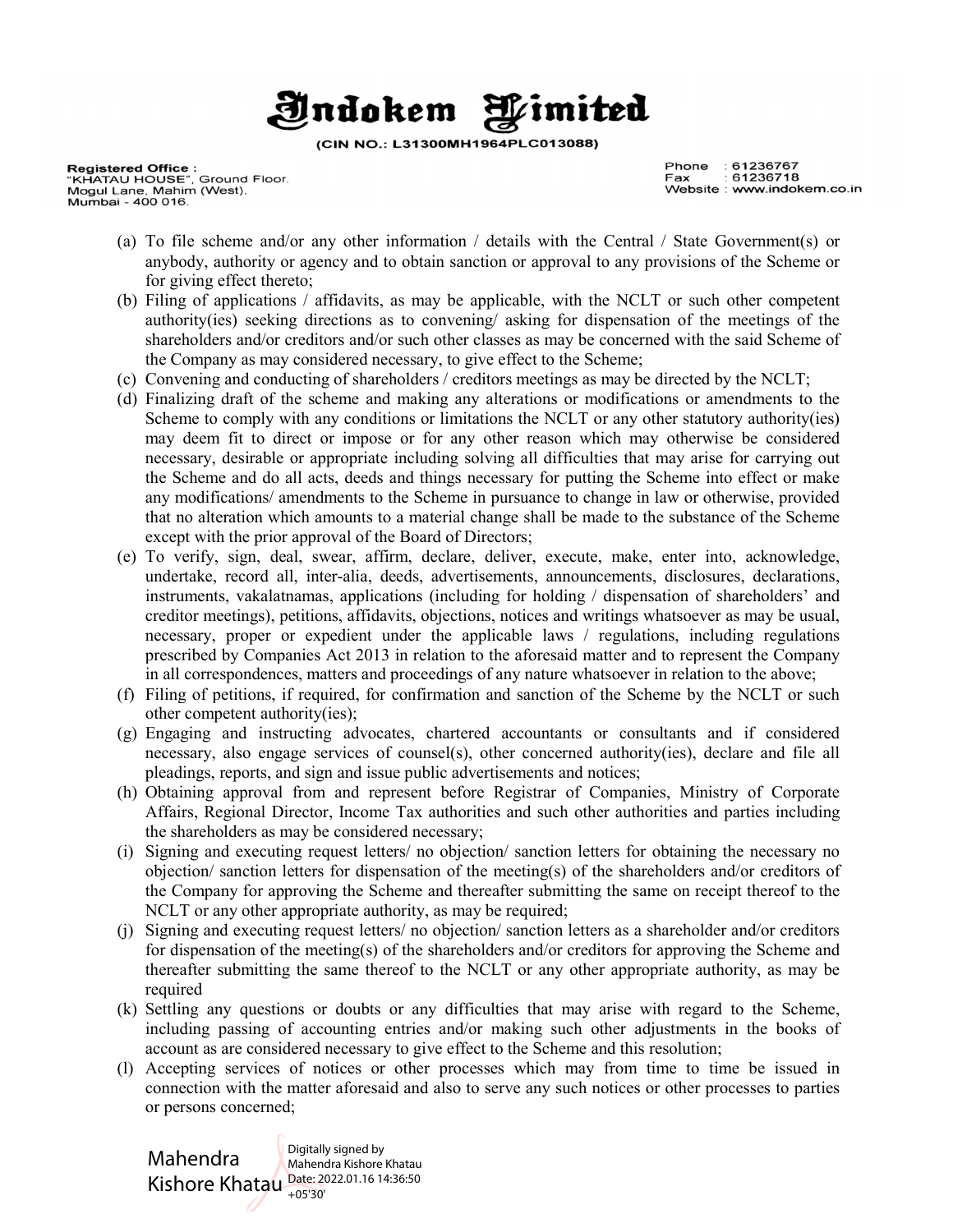### **Jndokem** Wimited

(CIN NO.: L31300MH1964PLC013088)

**Registered Office :**<br>"KHATAU HOUSE", Ground Floor.<br>Mogul Lane, Mahim (West). Mumbai - 400 016.

Phone  $:61236767$  $: 61236718$ Fax Website : www.indokem.co.in

- (m) Producing all documents, matters or other evidence in connection with the matters aforesaid and any other proceedings incidental thereto or arising therefrom;
- (n) Signing all applications, petitions, documents, relating to the Scheme or delegate such authority to another person by a valid Power of Attorney;
- (o) To file requisite forms, returns, other documents with the Registrar of Companies in connection with Scheme;
- (p) Taking all procedural steps for having the Scheme sanctioned by the NCLT including, without limitation, filing necessary applications, petitions and signing, verifying and affirming all applications, affidavits and petitions as may be necessary; and
- (q) Doing all further acts, deeds, matters and things as may be considered necessary, proper or expedient to give effect to the Scheme and for matters connected therewith or incidental thereto;
- (r) Take all actions and steps in the above matter, as may be required from time to time to give effect to the above resolutions including resolving the difficulties, if any, as and when arises.

RESOLVED FURTHER THAT the abovementioned persons are hereby authorized to use the common seal of the Company to be affixed on any documents which may be required to be submitted in connection with the approval of the Scheme.

RESOLVED FURTHER THAT copies of these resolutions certified to be true by a director or anyone of the abovementioned person of the Company be furnished to such persons as may be necessary."

For & On Behalf Of Indokem Limited

 $\overline{\phantom{a}}$ Mahendra Kishore Khatau

Digitally signed by Mahendra Kishore Khatau Date: 2022.01.16 14:37:29 +05'30'

Mahendra K. Khatau Chairman and Managing Director DIN: 00062794

Date: 15/01/2022 Place: Mumbai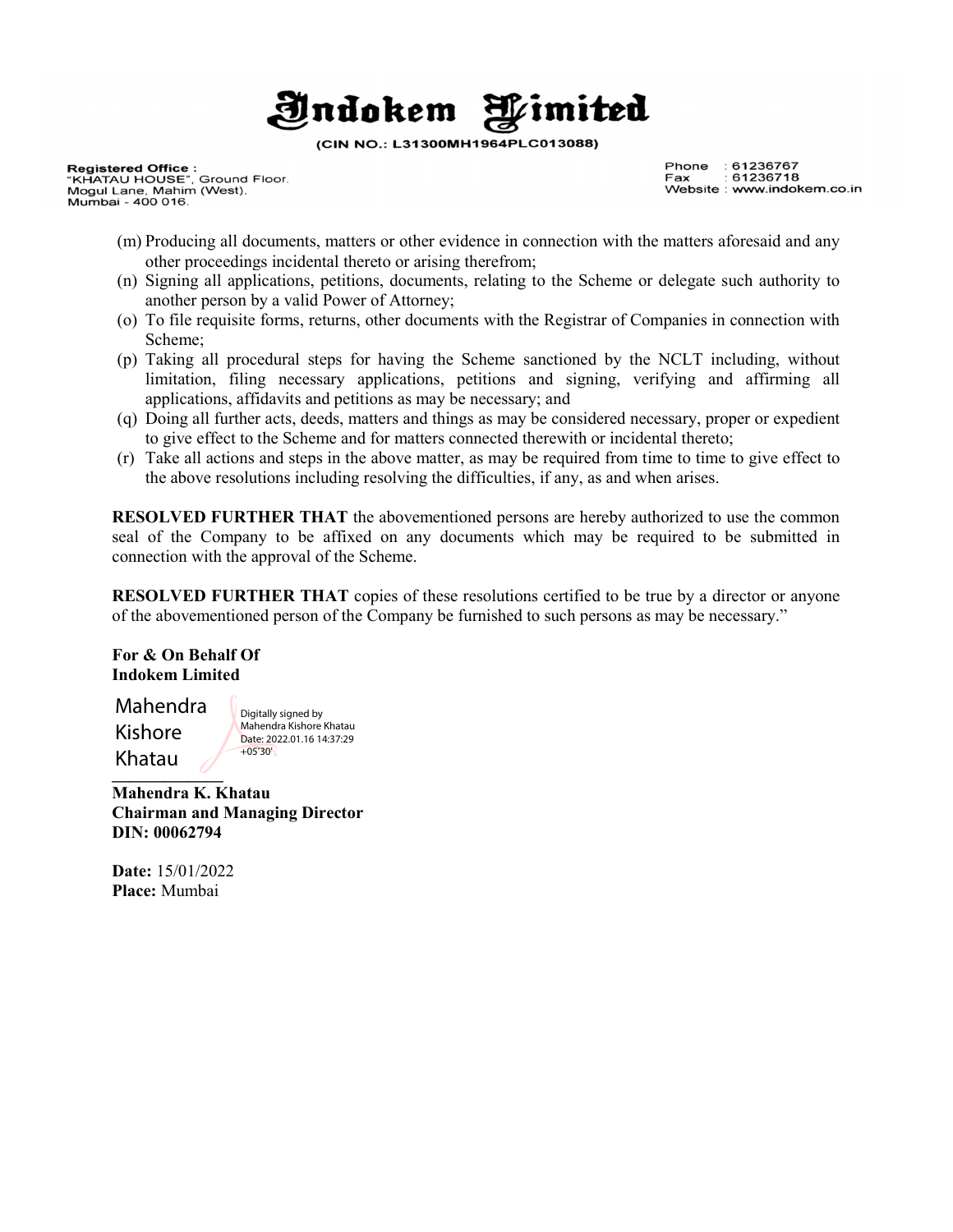Mahendra Maheruira<br>Kishore Khatau Digitally signed by Plot 23, Phase III, G.I.D.C., NARODA, Ahmedabad - 382330. INDIA Tel : + 91 - 79- 40209208, 40209209 Email : contact@refnol.com Website: www.refnol.com CIN No.L24200MH1980PLC023507 **REFNOL** 

#### $\overline{a}$ **EXTRACTS FROM THE MINUTES OF THE MEETING OF THE BOARD OF DIRECTORS OF REFNOL RESINS AND CHEMICALS LIMITED HELD ON 15TH DAY OF JANUARY 2022 THROUGH VIDEO CONFERENCING**

**To consider and approve the draft Scheme of Amalgamation of Refnol Resins and Chemicals Limited ("the Company" or "Transferor Company" or "Refnol") with Indokem Limited ("Transferee Company" or "Indokem") and their respective shareholders, presented under Sections 230 to 232 and other applicable provisions of the Companies Act, 2013 ("the Act").** 

**"RESOLVED THAT** pursuant to the provision of Sections 230 to 232 and other applicable provisions of the Act read with applicable rules, regulations, circulars and notifications made thereunder (including any statutory modification(s) or re-enactment(s) thereof for the time being in force), the Companies (Compromises, Arrangements and Amalgamations) Rules, 2016, and also read with Section 2(1B) and other applicable provisions of the Income Tax Act, 1961 (including any statutory modification(s) or reenactment(s) thereof for the time being in force) and pursuant to the applicable provisions the Securities and Exchange Board of India Act, 1992 (including any statutory modifications and re- enactments thereof for the time being in force) rules, regulations, circulars and notifications made thereunder, including regulations 11, 37 and 94 of Securities and Exchange Board of India (Listing Obligations and Disclosure Requirements) Regulations, 2015 (SEBI LODR) as amended from time to time, provisions of SEBI Master Circular No. SEBI/HO/CFD/DIL1/CIR/P/2021/665 dated November 23, 2021, as amended from time to time, issued by the Securities and Exchange Board of India (SEBI Circular) and the enabling clauses of the Memorandum of Association & Articles of Association of the Company and subject to requisite sanction of the scheme by the National Company Law Tribunal (NCLT), having jurisdiction over the respective Companies, respectively or such other competent authority as may be applicable and subject to the requisite approval of shareholders and creditors (secured and unsecured) of the Company, governmental authority, or such other competent authority as may be directed by the NCLT, subject to receipt of all necessary regulatory and other approvals as may be required and based on reports submitted by the Audit Committee and Committee of Independent Directors recommending the draft Scheme, the Board of Directors of the Company (the "Board") hereby approves the Scheme of Amalgamation of Refnol Resins and Chemicals Limited ("the Company" or "Transferor Company" or "Refnol") with Indokem Limited ("Transferee Company" or "Indokem") and their respective shareholders under Sections 230 to 232 and other applicable provisions of the Companies Act, 2013 basis the draft Scheme circulated herewith, subject to modifications, if any, as may be imposed by any regulatory authority or the NCLT.

**RESOLVED FURTHER THAT** the following documents as circulated to the Board be and are hereby approved and taken on record:

- (a) Certificate dated  $17<sup>th</sup>$  July 2021 issued by B. R. Shah and Associates, Chartered Accountants, statutory auditors of the Company, to the effect that the Scheme is in compliance with applicable Accounting Standards specified by the Central Government in Section 133 of the Act;
- (b) Valuation Report dated 14th January 2022 ("**Valuation Report**") issued by Niranjan Kumar, Registered Valuer – Securities or Financial Assets ("**Valuer**"), prepared based on the limited review financial statement dated 31<sup>st</sup> December 2021, recommending the consideration for amalgamation of the Transferor Company with Transferee Company;
- (c) Fairness Opinion dated 14th January 2022 ("**Fairness Opinion**") issued by Kunvarji Finstock Private Limited providing a fairness opinion on the consideration for amalgamation of the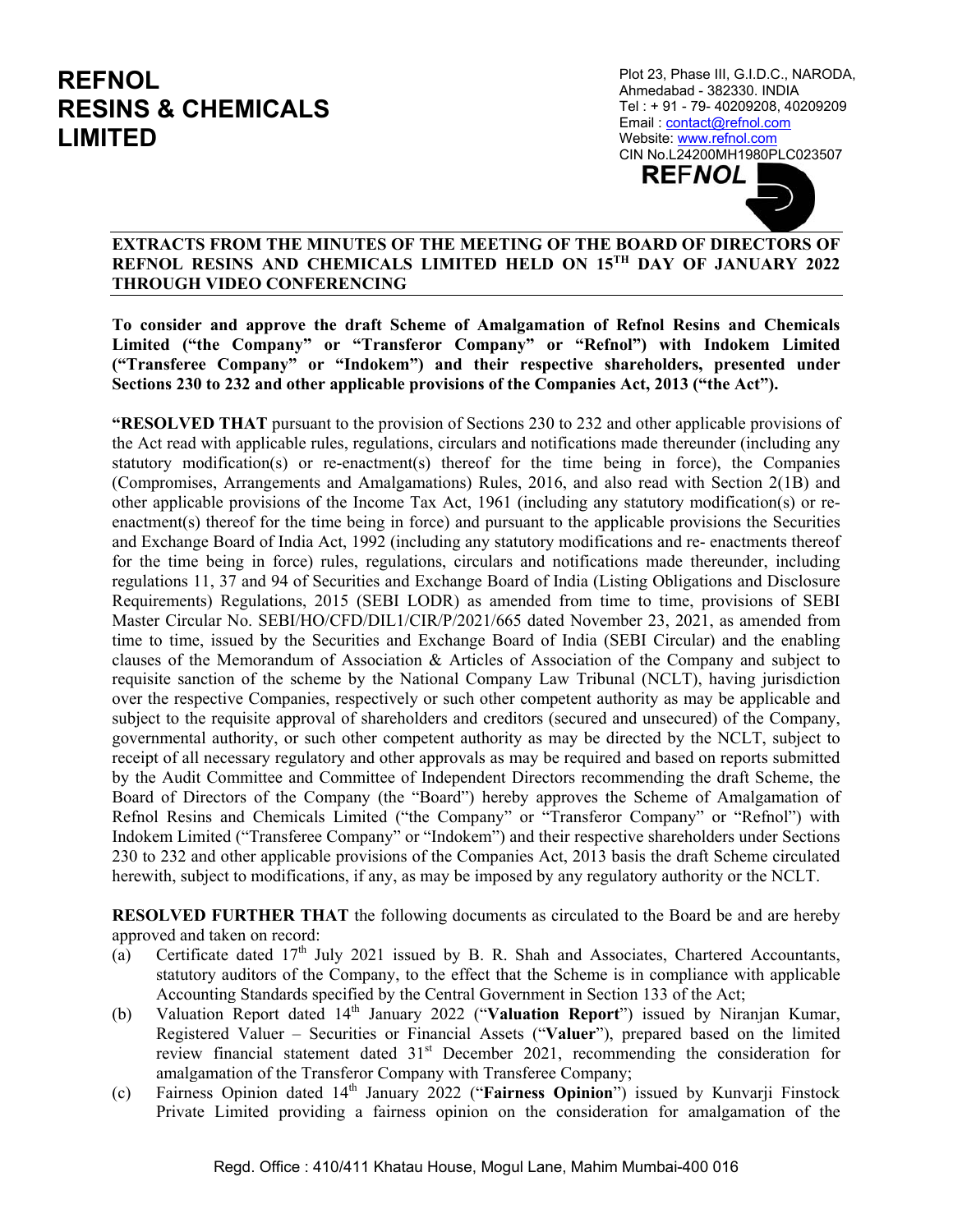Plot 23, Phase III, G.I.D.C., NARODA, Ahmedabad - 382330. INDIA Tel : + 91 - 79- 40209208, 40209209 Email : contact@refnol.com Website: www.refnol.com CIN No.L24200MH1980PLC023507 **REFNOL** 

Transferor Company with Transferee Company recommended by the Valuer in Valuation report dated  $14<sup>th</sup>$  January 2022;

- (d) Report of the Audit Committee dated  $15<sup>th</sup>$  January 2022 recommending the Scheme, taking into consideration, *inter alia*, the aforesaid Valuation Report, Fairness Opinion and Certificate from Statutory Auditor; and
- (e) Report of the Committee of Independent Directors dated  $15<sup>th</sup>$  January 2022 recommending the Scheme, taking into consideration, *inter alia*, that the Scheme is not detrimental to the shareholders of the Company.

### **RESOLVED FURTHER THAT**

- (a) The Appointed Date for the Scheme shall be  $1<sup>st</sup>$  April 2021 or such other date as may be approved by the NCLT; and
- (b) BSE Limited would be the Designated Stock Exchange for purpose of coordinating with Securities and Exchange Board of India and matters connected therewith.

**RESOLVED FURTHER THAT** based on the Valuation Report by Niranjan Kumar, Registered Valuer – Securities or Financial Assets, the Board hereby accepts and approves the following revised share exchange ratio for the proposed scheme:

"*1,153 (One Thousand One Hundred and Fifty-Three) Equity share in Transferee Company of the face value of Rs. 10/- (Rupees Ten only) each, credited as fully paid-up for every 1,000 (One Thousand) Equity shares of Rs. 10/- (Rupees Ten only) fully paid-up held in Transferor Company*".

**RESOLVED FURTHER THAT** the draft report of the Board explaining the effect of the Scheme on each class of shareholders, key managerial personnel, promoters and non-promoter shareholders laying out in particular the Share Entitlement Ratio Report and specifying the valuation difficulties, if any, as required to be annexed to the notice and explanatory statement as per section 232(2)(c) of Companies Act 2013, submitted before the meeting, duly initialed by the Company Secretary for the purpose of identification, be and is hereby adopted.

**RESOLVED FURTHER THAT** the Committee of Directors, for the purpose of giving effect to this resolution, be and are hereby authorized to make such alterations and/or changes in the Scheme as may be expedient or necessary for satisfying the requirement or conditions imposed by NCLT, shareholders or any regulatory authority provided prior approval of Board of Directors shall be obtained for making any material changes in the said Scheme as approved in the Board Meeting.

**RESOLVED FURTHER THAT** Mr. Mahendra Khatau, Chairman, Mr. Arup Basu, Managing Director, Mr. Vikas Agarwal, Chief Financial Officer, and / or Mr. Bilal Topia, Company Secretary, be and are hereby severally authorised to do all such acts, matters, deeds and things as may be necessary or desirable including any directions for settling any question or doubt or difficulty whatsoever that may arise, for the purpose of giving effect to the proposed Scheme as placed before the meeting or to any amendment, modification, correction and re-submission thereof, in consultation with the Company's advocates, and specifically:

(a) To file scheme and/or any other information / details with the Central / State Government(s) or anybody, authority or agency and to obtain sanction or approval to any provisions of the Scheme or for giving effect thereto;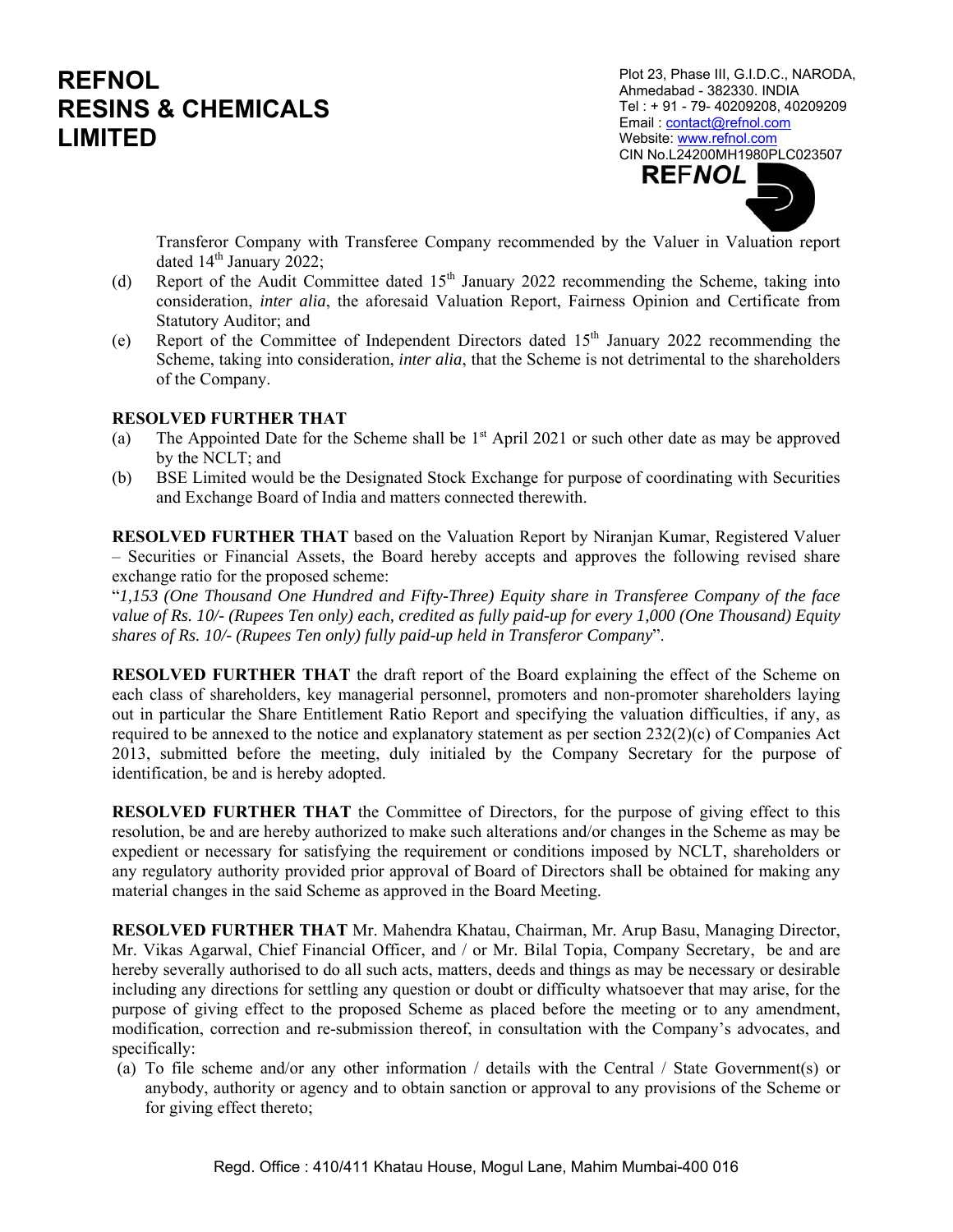Plot 23, Phase III, G.I.D.C., NARODA, Ahmedabad - 382330. INDIA Tel : + 91 - 79- 40209208, 40209209 Email : contact@refnol.com Website: www.refnol.com CIN No.L24200MH1980PLC023507 **REFNOL** 

- (b) Filing of applications / affidavits, as may be applicable, with the NCLT or such other competent authority(ies) seeking directions as to convening/ asking for dispensation of the meetings of the shareholders and/or creditors and/or such other classes as may be concerned with the said Scheme of the Company as may considered necessary, to give effect to the Scheme;
- (c) Convening and conducting of shareholders / creditors meetings as may be directed by the NCLT;
- (d) Finalizing draft of the scheme and making any alterations or modifications or amendments to the Scheme to comply with any conditions or limitations the NCLT or any other statutory authority(ies) may deem fit to direct or impose or for any other reason which may otherwise be considered necessary, desirable or appropriate including solving all difficulties that may arise for carrying out the Scheme and do all acts, deeds and things necessary for putting the Scheme into effect or make any modifications/ amendments to the Scheme in pursuance to change in law or otherwise, provided that no alteration which amounts to a material change shall be made to the substance of the Scheme except with the prior approval of the Board of Directors;
- (e) To verify, sign, deal, swear, affirm, declare, deliver, execute, make, enter into, acknowledge, undertake, record all, inter-alia, deeds, advertisements, announcements, disclosures, declarations, instruments, vakalatnamas, applications (including for holding / dispensation of shareholders' and creditor meetings), petitions, affidavits, objections, notices and writings whatsoever as may be usual, necessary, proper or expedient under the applicable laws / regulations, including regulations prescribed by Companies Act 2013 in relation to the aforesaid matter and to represent the Company in all correspondences, matters and proceedings of any nature whatsoever in relation to the above;
- (f) Filing of petitions, if required, for confirmation and sanction of the Scheme by the NCLT or such other competent authority(ies);
- (g) Engaging and instructing advocates, chartered accountants or consultants and if considered necessary, also engage services of counsel(s), other concerned authority(ies), declare and file all pleadings, reports, and sign and issue public advertisements and notices;
- (h) Obtaining approval from and represent before Registrar of Companies, Ministry of Corporate Affairs, Regional Director, Income Tax authorities and such other authorities and parties including the shareholders as may be considered necessary;
- (i) Signing and executing request letters/ no objection/ sanction letters for obtaining the necessary no objection/ sanction letters for dispensation of the meeting(s) of the shareholders and/or creditors of the Company for approving the Scheme and thereafter submitting the same on receipt thereof to the NCLT or any other appropriate authority, as may be required;
- (j) Signing and executing request letters/ no objection/ sanction letters as a shareholder and/or creditors for dispensation of the meeting(s) of the shareholders and/or creditors for approving the Scheme and thereafter submitting the same thereof to the NCLT or any other appropriate authority, as may be required
- (k) Settling any questions or doubts or any difficulties that may arise with regard to the Scheme, including passing of accounting entries and/or making such other adjustments in the books of account as are considered necessary to give effect to the Scheme and this resolution;
- (l) Accepting services of notices or other processes which may from time to time be issued in connection with the matter aforesaid and also to serve any such notices or other processes to parties or persons concerned;
- (m) Producing all documents, matters or other evidence in connection with the matters aforesaid and any other proceedings incidental thereto or arising therefrom;